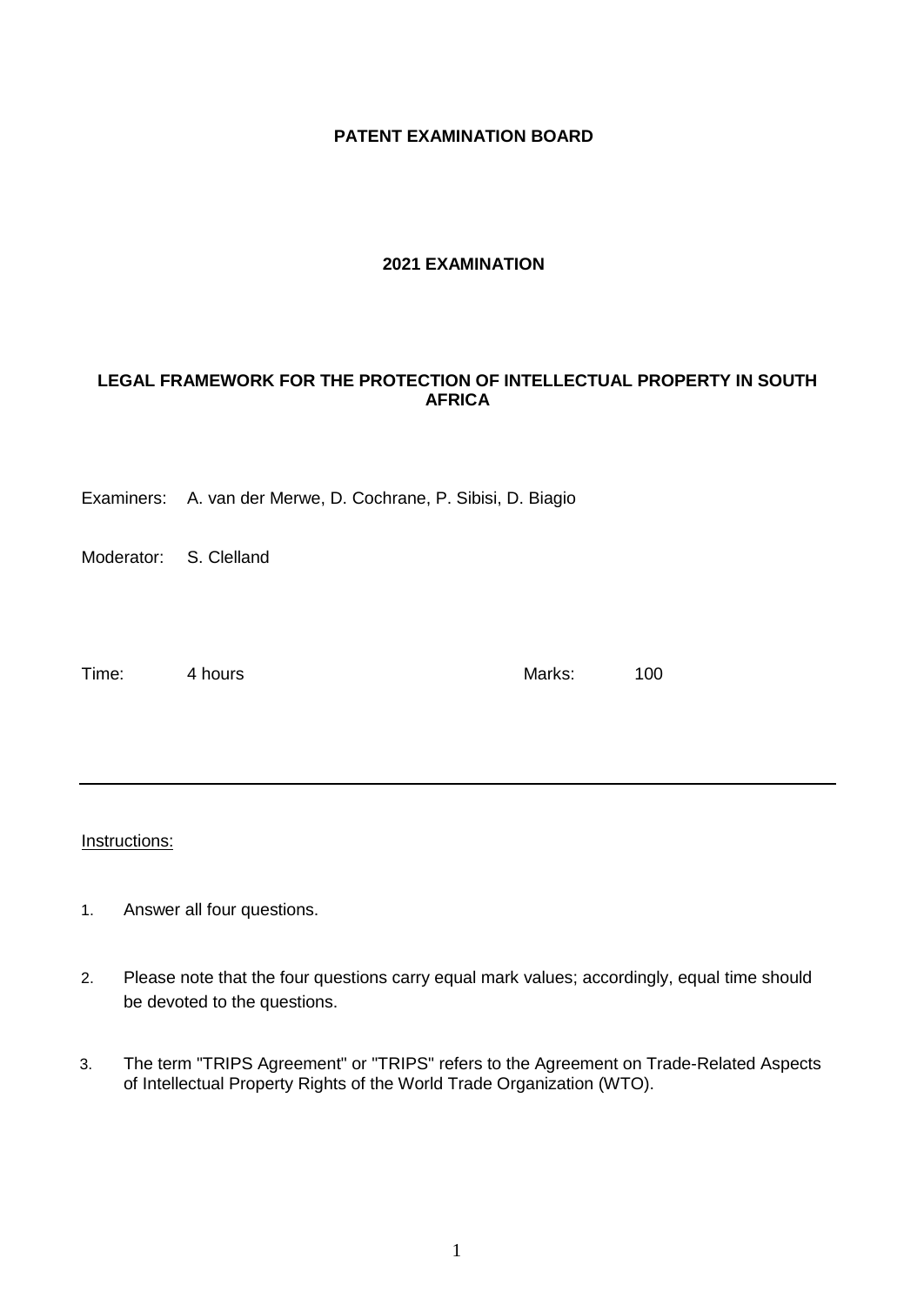# **QUESTION 1: TRADE MARKS ACT, NO. 194 OF 1993 (the "Act")**

#### **QUESTION 1.1**

In terms of the Act, when is it permissible for the proprietor of a trade mark to refer to the trade mark by using the letter "R" (meaning "registered") – and when can the proprietor of a trade mark refer to it by using the letters "TM"? **(2)**

Is it a serious breach of the Act if the letter "R" is used incorrectly? **(3)**

**[total 5 marks]**

## **QUESTION 1.2**

In a trade mark infringement matter before the High Court, what orders for relief can the High Court grant in terms of the Act to the proprietor of the trade mark registration on finding that the trade mark registration has been infringed? **(4)**

#### **QUESTION 1.3**

How is "trade mark" defined in the Act? **(6)**

## **QUESTION 1.4**

What does section 10 provide in respect of:

- (a) a trade mark subject to an application for registration; and
- (b) a trade mark already registered?

**(a) (2 marks) and (b) (2 marks) - [total 4]**

#### **QUESTION 1.5**

Is it possible, in terms of the Act, for two identical trade marks to be registered by two different proprietors, respectively, in respect of the same or similar goods/services? Please explain this briefly in your answer. **(3)**

#### **QUESTION 1.6**

What specific provisions does the Act make in section 27 for the expungement of a registered trade mark on the grounds of non-use by the proprietor? **(3)**

**Total [25]**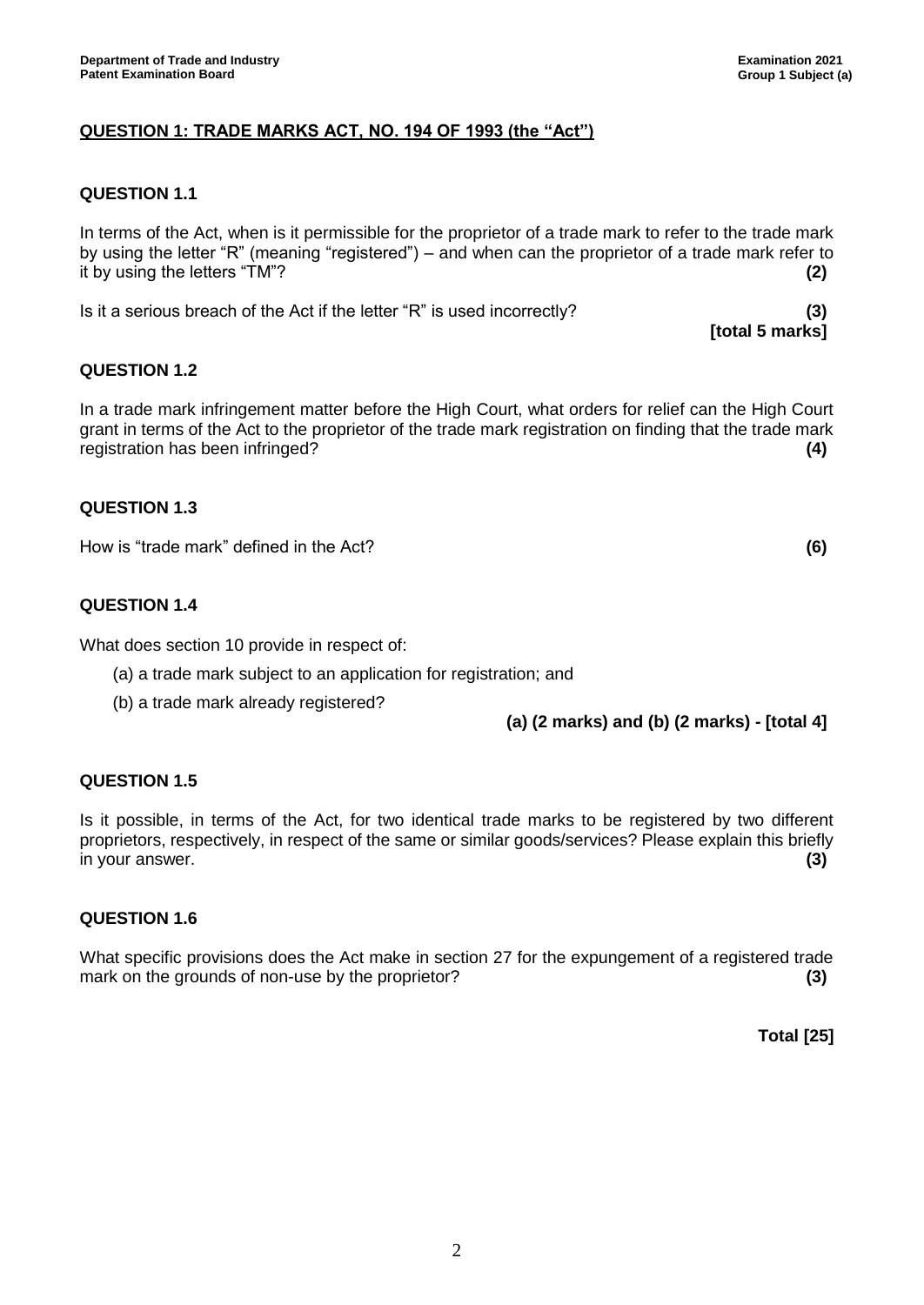# **QUESTION 2: COPYRIGHT ACT, NO. 98 OF 1978 (the "Act")**

| 2.1 | What is the definition of a programme-carrying signal in terms of the Act?                                             | (2) |
|-----|------------------------------------------------------------------------------------------------------------------------|-----|
| 2.2 | Provide 6 (six) examples of artistic works in terms of the Act.                                                        | (6) |
| 2.3 | Authorship plays an important role in copyright law. In terms of the Act, who is<br>the author of the following works? |     |
|     | 2.3.1<br>broadcast;                                                                                                    |     |
|     | 2.3.2<br>computer program;                                                                                             |     |
|     | 2.3.3<br>artistic work;                                                                                                |     |
|     | 2.3.4<br>published edition;                                                                                            |     |
|     | 2.3.5<br>programme-carrying signal;                                                                                    |     |
|     | 2.3.6<br>literary work;                                                                                                |     |
|     | 2.3.7 sound recording;                                                                                                 |     |
|     | 2.3.8 cinematograph film;                                                                                              |     |
|     | 2.3.9 musical work.                                                                                                    | (9) |
|     |                                                                                                                        |     |
| 2.4 | Copyright in literary or musical works vests certain exclusive rights in the author.<br>Name 4 (four).                 | (8) |

**Marks [25]**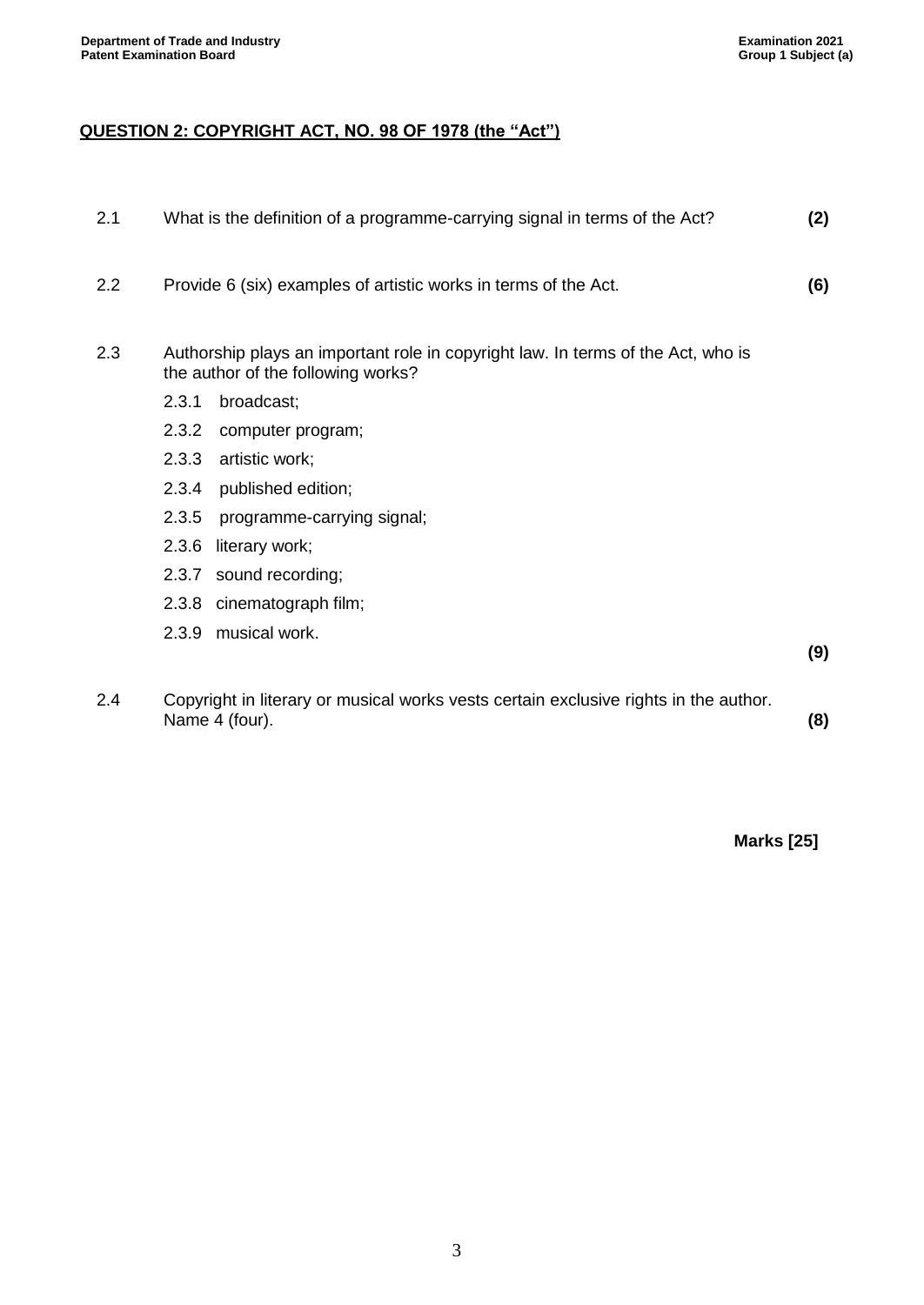# **QUESTION 3: PLANT BREEDERS' RIGHTS ACT, NO. 15 OF 1976 (the "Act")**

- 1. Name the alternative forms of protection that Article 27(3)(b) of the TRIPS Agreement says that Member countries must provide for the protection of plant varieties. **(2)**
- 2. Name the five requirements for applying for a Plant Breeders' right for a variety of plant in South Africa, provided for in terms of Section 2 of the South African Plant Breeders' Rights Act. **(5)**
- 3. What is the duration of a Plant Breeder's Right in terms of Section 21 of the Plant Breeders' Rights Act? **(3)**
- 4. Your client, Vusi, is a plant breeder employed by Bloom's Nursery (Pty) Ltd. One day Vusi is walking through the nursery and notices a new rose that has a bigger and different colour flower to the other roses in the nursery. Vusi thinks that this rose has significant commercial value and decides that it needs to be commercialised.

With reference to the relevant Sections of the South African Plant Breeders' Rights Act, advise Vusi:

- a) what needs to be done to be in a position to file a Plant Breeders' Rights application, and
- b) who will have the right to apply for a Plant Breeders' Right for the new rose. (7)
	- **(10)**

(3)

5. List five of the six acts that others are prohibited from performing without a licence in respect of a Plant Breeders' Right, in terms of Section 23 of the Plant Breeders' Rights Act. **(5)**

**Marks [25]**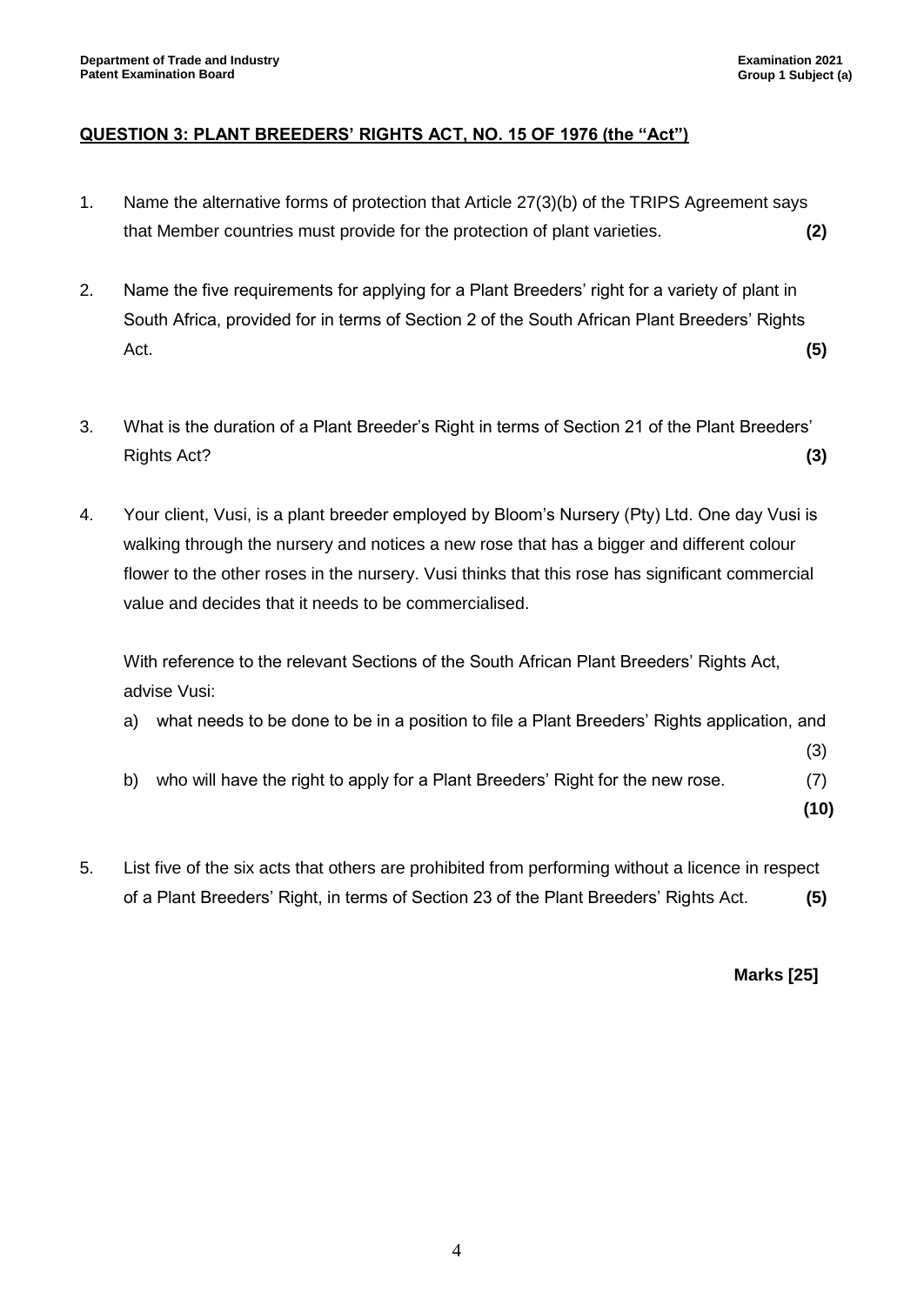# **QUESTION 4: INTERNATIONAL AGREEMENTS, CONVENTIONS AND TREATIES**

4.1 Choose the most correct answer from the options provided:

**(10)**

- 1. Which international agency is responsible for the administration of TRIPS?
	- A. World Intellectual Property Organisation (WIPO)
	- B. World Trade Organisation (WTO)
	- C. The agency responsible for the administration of the General Agreement on Tariffs and Trade (GATT)
	- D. The Paris Convention
- 2. True/False: Member countries of TRIPS may, but are not required, to afford protection to geographical indicators:
	- A. True
	- B. False
- 3. True/False: The DOHA Declaration is a declaration that nothing in the TRIPS Agreement is to be used to address the issue of exhaustion of IP rights for purposes of dispute settlement.
	- A. True
	- B. False
- 4. A so-called "Bolar provision" is aimed at ensuring:
	- A. That well known marks are protected
	- B. That an invention may be used by a person other than the patentee, for the purposes of obtaining and submitting information required by a regulatory authority for the registration of a medicament
	- C. That an invention may be used by a person other than the patentee, for research and development purposes
	- D. That copyright is not infringed by fair dealing, such as use for private study or reporting of current events.
- 5. In our law, integrated circuit topographies are afforded protection under:
	- A. Trade Marks Act
	- B. Patents Act
	- C. Designs Act
	- D. All of the above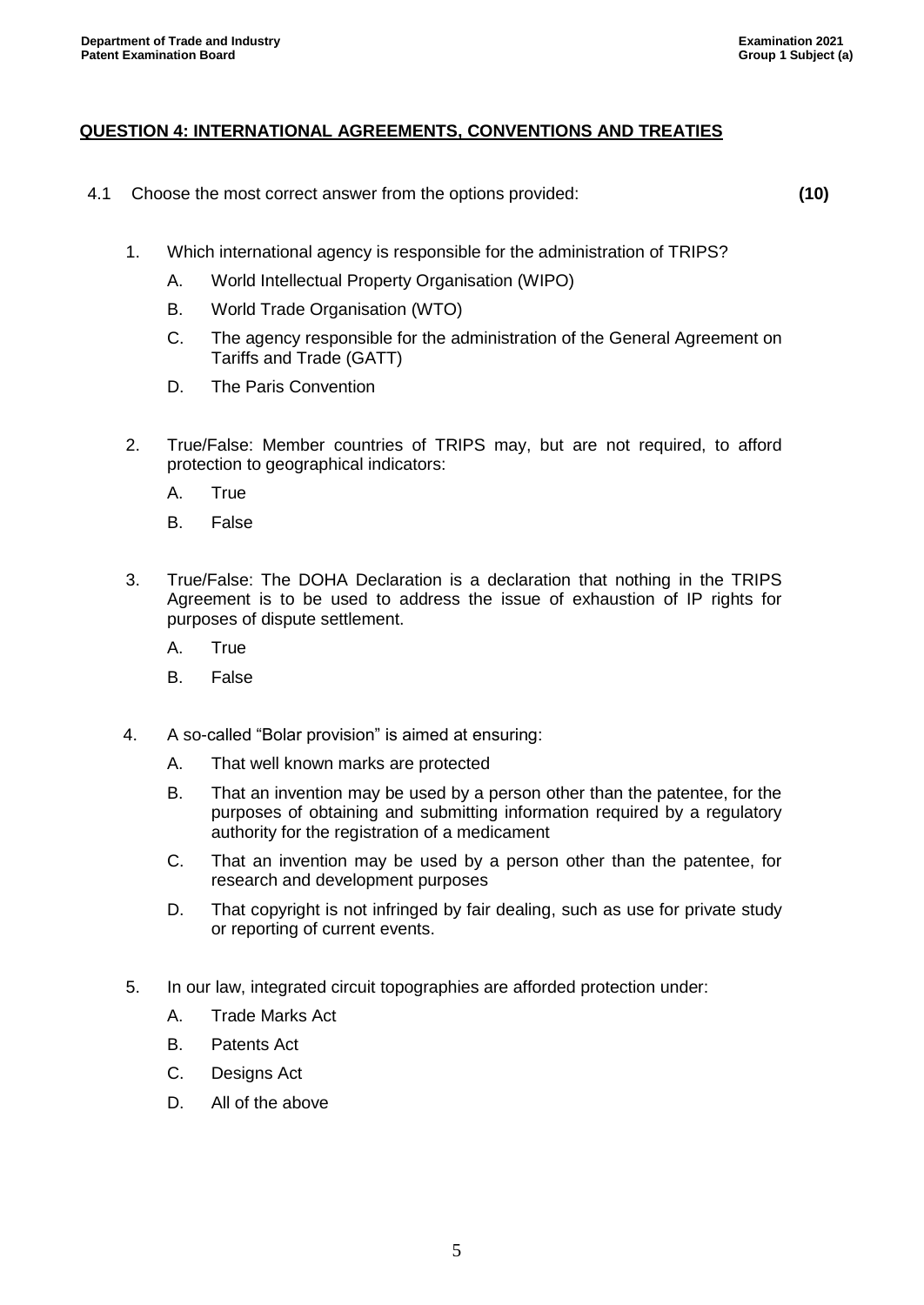- 6. South Africa has acceded to and implemented:
	- A. International Convention for the Protection of Industrial Property (Paris Convention)
	- B. Treaty on the International Recognition of the Deposit of Micro-organisms for the Purpose of Patent Procedure (Budapest Treaty)
	- C. Washington Treaty on IP in Respect of Integrated Circuits
	- D. A and B
	- E. A and C
- 7. True/False: TRIPS directs that diagnostic, therapeutic and surgical methods for treatment of humans/animals must be excluded from patent protection.
	- A. True
	- B. False
- 8. True/False: According to TRIPS, member states should permit a trade mark registration to be cancelled after an uninterrupted period of at least 3 years of nonuse (unless valid reasons based on the existence of obstacles to such use are shown by the trade mark owner).
	- A. True
	- B. False
- 9. True/False: South African law complies fully with the TRIPS Agreement pertaining to the protection of undisclosed information during registration of pharmaceutical or agricultural products.
	- A. True
	- B. False
- 10. South Africa has not acceded to and has not implemented:
	- A. Locarno Agreement Establishing an International Classification for Industrial **Designs**
	- B. The WIPO Copyright Treaty
	- C. International Convention for the Protection of Literary and Artistic Works (Berne Convention)
	- D. A and B
	- E. B and C
- 4.2 Explain the principles of "National Treatment" and "Most-Favoured-Nation Treatment" as set out in Articles 3 and 4 of TRIPS. **(2)**
- 4.3 What are the 3 main objectives of the TRIPS Agreement? **(3)**